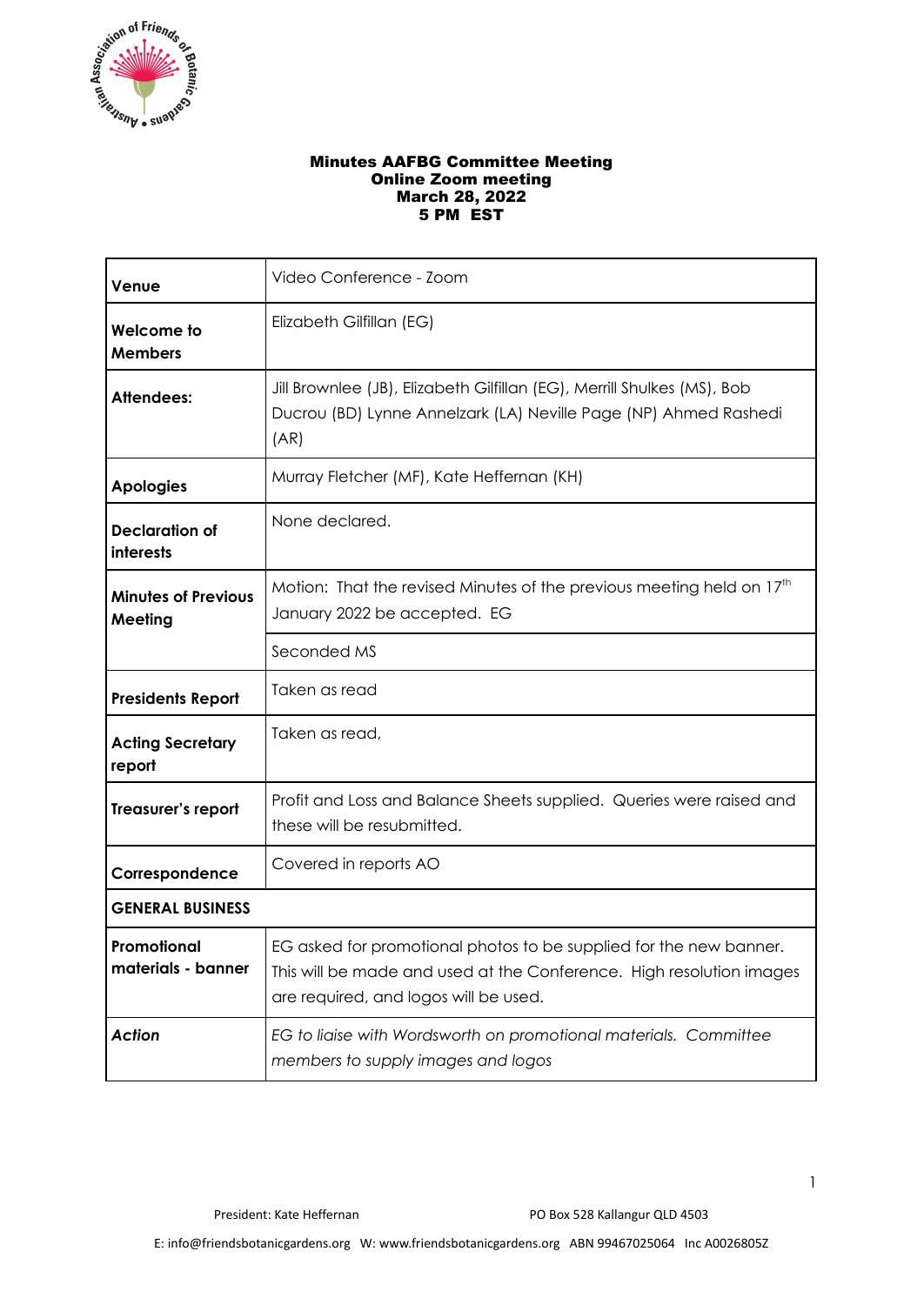

| <b>Handbury Awards</b>                               | Two Handbury nominations were received. Both were group awards,<br>one from Lismore and one from Bendigo. Committee agreed that the<br>nominations be approved, and the certificates be produced.                      |
|------------------------------------------------------|------------------------------------------------------------------------------------------------------------------------------------------------------------------------------------------------------------------------|
| <b>Actions</b>                                       | EG to have the printing of certificates produced and to advise the<br>nominees in due course.                                                                                                                          |
| <b>Conference 2022</b>                               | LA reported that all was organized and was looking forward to the<br>Conference. LA has sent the program to those people who have paid<br>and to those who have now cancelled. A Travel Expense form was<br>discussed. |
| <b>Actions</b>                                       | AO to continue to help advertising. Travel expense form to be sent to<br>committee members.                                                                                                                            |
| Maroochy<br><b>Conference 2024</b>                   | BD is waiting to see how the Eurobodalla conference goes and is<br>looking forward to attending.                                                                                                                       |
| <b>Actions</b>                                       | BD will continue with the Maroochy group working on the conference<br>for 2024.                                                                                                                                        |
| <b>Tasmanian Tour</b>                                | The Tour was attended by 13 people. Positive feedback from a patron<br>was included in the correspondence. Jon Bain has paid his invoice<br>which was \$200 per person this time.                                      |
| <b>Action</b>                                        | Committee members are now encouraged to think of a new tour<br>destination.                                                                                                                                            |
| <b>Subscriptions</b>                                 | Subscriptions are to be produced by the Treasurer AR using the new<br>MYOB account.                                                                                                                                    |
| Actions                                              | AR to produce the invoices for AAFBG subscriptions. AO to send xcel<br>file. AO to remind via email to secretaries that they are coming soon.<br>AO to find the correct number on Friends in each Friends group.       |
| <b>BGCI</b> support for<br><b>Ukraine</b>            | EG suggested that AAFBG respond to the call for financial support.<br>Committee discussed if this was part of the constitution for AAFBG<br>funds.                                                                     |
| <b>Action</b>                                        | None.                                                                                                                                                                                                                  |
| <b>Recruitment of</b><br>committee<br>member 2022/23 | EG asked the committee if they could look for other members to take<br>on either committee roles or executive roles.                                                                                                   |
| <b>Action</b>                                        | Members to address these needs                                                                                                                                                                                         |

2